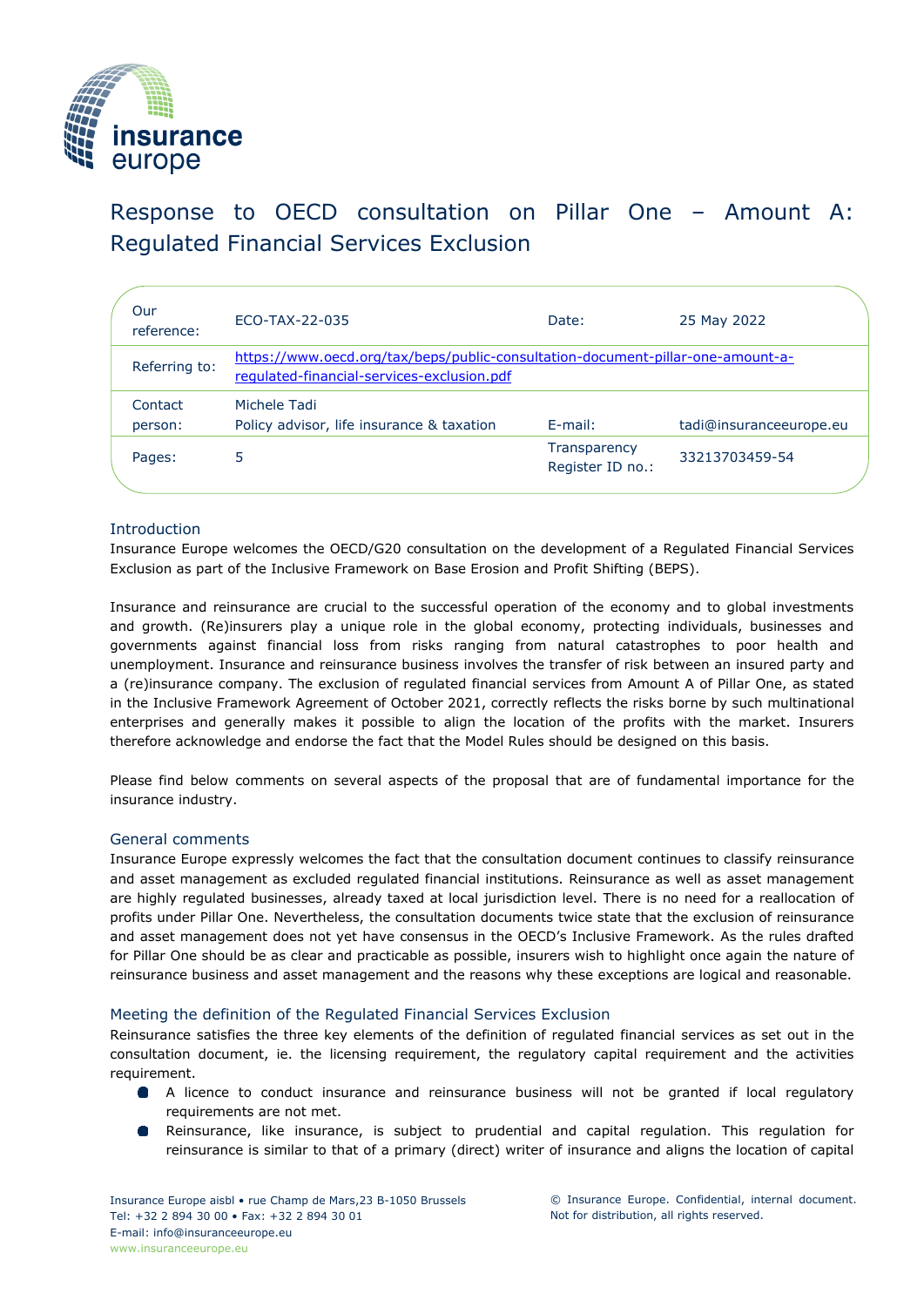

to the location of the (re)insurance company. Regulation in the reinsurer's location ensures that it is appropriately capitalised to be able to honour its liabilities to its policyholder (ie, the insurer).

Reinsurance is insurance for insurers. Reinsurers contract with the primary insurer to reimburse future claims that the primary insurer may face against the payment of a premium today. The relationship is linked to the primary insurer's commitments and the occurrence of an insured event.

### Reinsurance business model

Reinsurance is a commercial transaction that is both functionally and economically integrated with the writing of primary insurance. It is a necessity from a business perspective since it provides risk diversification and thus reduces the required capital of the primary insurer. It is, by design, an international business with a significant local presence due to regulatory requirements or simply strategic interest. Beyond regulatory requirements, large reinsurers are global companies, and it is part of their business strategy to have an effective local presence in the important markets. Pooling risks across markets at an international level is the best way to mitigate losses due to major claims or natural catastrophes that arise in a specific geographic area. An insurer's risks must be aggregated and pooled to benefit from the law of large numbers, but concentrating the risks in a single jurisdiction will overwhelm the risk-absorbing capacity of any single company or even economy.

#### Reinsurers versus captives

The reinsurance business model of globally operating insurance companies is not comparable to that of captive insurers. A captive typically provides insurance policies exclusively or almost exclusively to cover the risks of non-financial entities of the multinational group to which it belongs. The reinsurer of a multinational insurance group, on the other hand, predominantly does business with third-party customers, as well as providing intragroup reinsurance to cover the risks of unrelated parties that are insured by other entities in the multinational group. It is therefore appropriate to differentiate between the business models of reinsurers and captives in the consultation document.

#### Regulatory requirement for a local presence

The following key points and extracts from the OECD publication "The Contribution of Reinsurance Markets to Managing Catastrophe Risk" [\(https://www.oecd.org/finance/the-contribution-of-reinsurance-markets-to](https://www.oecd.org/finance/the-contribution-of-reinsurance-markets-to-managing-catastrophe-risk.pdf)[managing-catastrophe-risk.pdf\)](https://www.oecd.org/finance/the-contribution-of-reinsurance-markets-to-managing-catastrophe-risk.pdf) highlight the regulatory requirements placed on reinsurers:

- While a reinsurer may often be required by local jurisdictions to have some form of local presence or  $\bullet$ pledge local assets, this will not always be the case. The regulator of the reinsurer's client  $-$  the primary insurer ― in the local market will regulate and supervise reinsurance transactions "with the aim of mitigating the counterparty and executions risks that could materialise as a result of risk transfer to reinsurers without a local presence or locally-based assets" (p7).
- On p44, the report says: Regulators or supervisors in many (if not most) jurisdictions have applied additional measures or differing requirements (such as different levels of capital credit for risk transfer) to the transfer of risk to foreign reinsurance companies, usually in recognition of the reduced level of access to  $-$  and oversight of  $-$  reinsurers (and the assets backing reinsurance liabilities) without a local presence. These include:
	- **Measures that require or encourage the transfer of risk to reinsurers with some form of** local presence or local recognition. For example, several jurisdictions require some form of registration to assume business from a domestic cedant (including specific criteria that must be met, usually related to financial strength), while others limit (or altogether prohibit) risk transfer to a reinsurer without a local presence. In some countries, reinsurers without a local presence may not be able to market their policies directly to local cedants.
	- **Measures that require or encourage the pledging of assets in the cedant jurisdiction (local** assets). Several countries require collateral to be provided for transactions involving reinsurers without a local presence (or require that the transactions be collateralised in order to benefit from capital relief). In a few countries, branches of foreign reinsurers are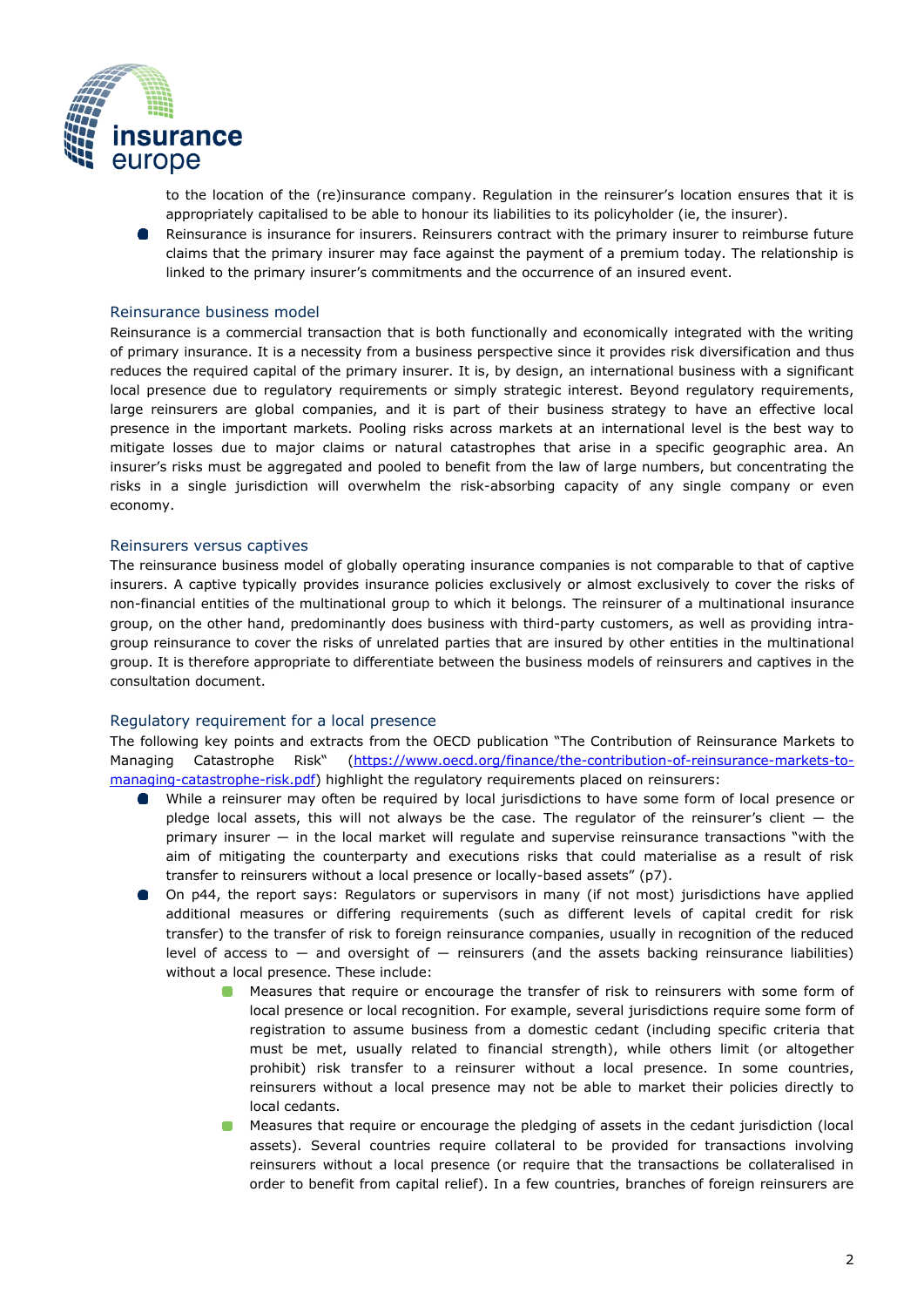

not permitted, meaning that foreign reinsurers wishing to assume risks in that jurisdiction would need to establish a (capitalised) subsidiary.

Measures that require or encourage local retention or otherwise limit the amount of premiums ceded to foreign reinsurers (or foreign reinsurers without a local presence). Some jurisdictions provide different levels of capital credit for transactions involving reinsurers without a local presence. A number of jurisdictions, particularly in non-OECD, emerging markets, have imposed local retention requirements and/or requirements that reinsurance business be initially offered to reinsurers with a local presence (or a publiclyowned domestic reinsurer).

### Group operation set-up

Most reinsurers operate globally through a large number of subsidiaries and permanent establishments which are located in the more important insurance markets. Generally speaking, most of the operational reinsurance functions are managed by the group entity that assumes the underwritten risk. Such an entity is usually responsible for a certain region, ie, it writes contracts in other jurisdictions in the region. Often, the insurance contracts are tailormade, which requires a presence not necessarily within the same jurisdiction but at least in the region in order to have close contact with clients (primary insurers) and to understand their needs and their risks.

Unlike primary insurers, it is widespread in reinsurance business to write contracts not only with customers in the reinsurer's jurisdiction of residence but across several jurisdictions. Reinsurance business is based on the capacity to diversify risks across geographies, perils and lines of business and thus reduce the amount of capital needed to cover potential losses.

#### Asset management

Firstly, the asset management industry in general represents a highly regulated industry operating under significant and specific legal, regulatory, transfer pricing and tax frameworks. This is particularly true for retail asset management, which is largely carried out by intermediaries in the form of banks, insurance companies and brokers, all of which are subject to appropriate regulatory regimes, so there is no real distinction between any component of the financial services sector. The overall regulation on asset management is comparable to that imposed on banking and insurance, as also confirmed by the OECD blueprint of 2020.

Secondly, distribution activities are already subject to taxation in the market jurisdictions as those profits are mainly driven by the business of the intermediary. They are normally conducted inside the market jurisdiction; either by local third parties who are already subject to local taxation, or by affiliates of the asset manager to whom revenues are allocated under transfer pricing methodologies. Therefore, insufficient tax base allocations to the consumer jurisdiction should not arise.

Lastly, especially in retail asset management, the interactions are largely conducted between consumers and financial intermediaries and any contact between the investment manager and the consumer is only indirect. Therefore, the investment manager does not have access to end user data, as they are only held by the intermediary. Therefore, a proper allocation of revenues of the management industry to the various consumer jurisdictions involved would be a challenging exercise.

Considering the variety of the distribution models, it seems difficult if not impossible to define one solution that would allow to determine an adequate allocation of profit for all types of asset management business models. Given that asset management regularly operates through several layers of professional intermediaries between a fund and the ultimate investor, only identifying the residency of the ultimate investor would be extremely difficult. Building a comprehensive allocation key would be even more complex and would trigger significant tax compliance costs, most likely resulting in little or no adjustment in profit allocations.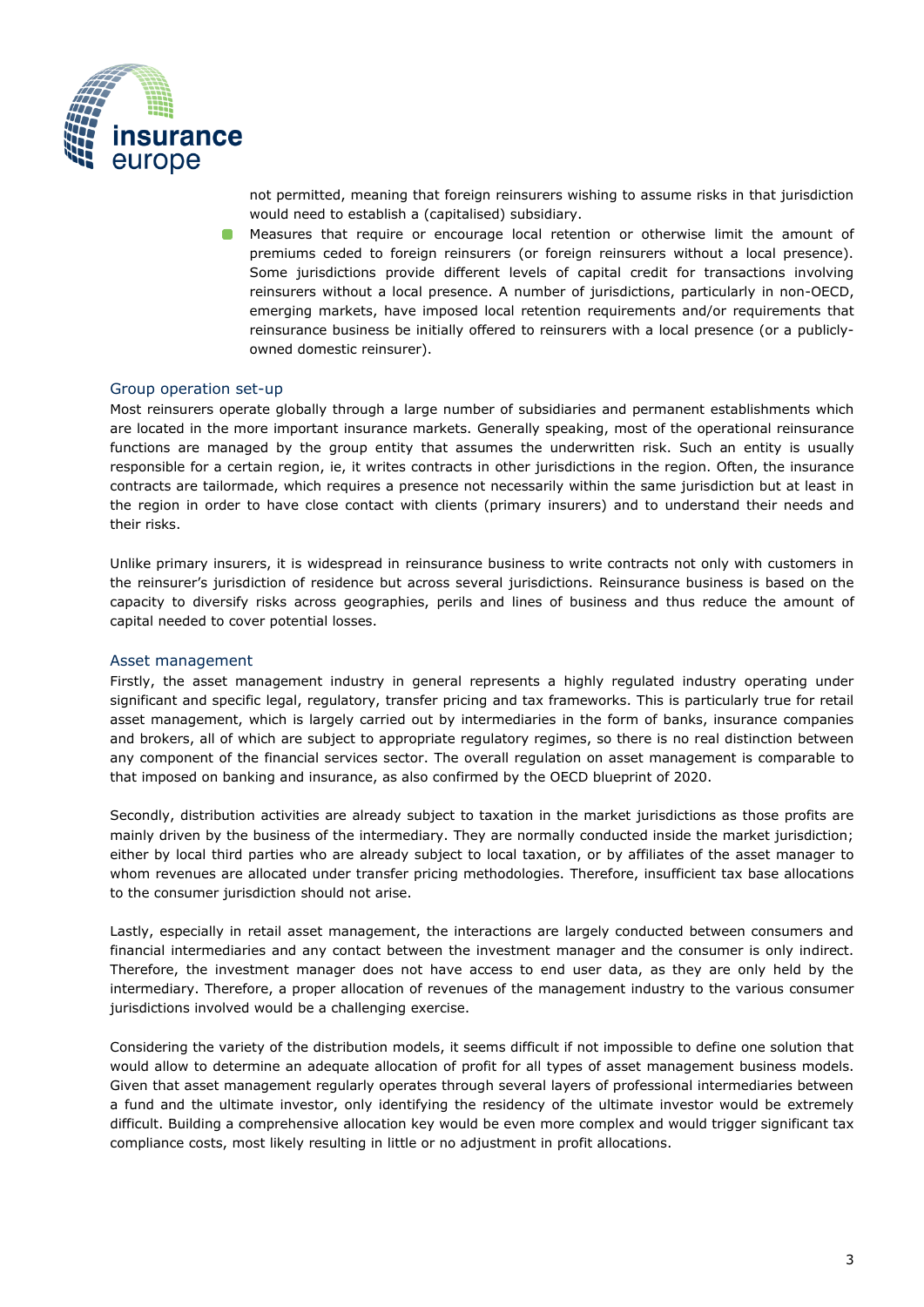

# Other technical comments on the consultation document

- According to Step 1 of the application of the Regulated Financial Services Exclusion on p6 of the consultation, the revenue and profit margin must be determined both on a consolidated basis at the level of the entire group and also at the level of the "disclosed segments". However, a definition of this term is not included in the consultation. Insurance Europe understands that there will be a separate consultation on covered segments. Nevertheless, it is useful to already point out that "disclosed segments" refers to the segmentation provided for in IFRS reporting. Insurers therefore request clarification that "disclosed segments" means the segmentation to be performed in accordance with IFRS. Otherwise, an explicit definition should be included and in line with IFRS reporting principles.
- The revenue threshold test for Amount  $A -$  Step 2 (paragraphs 12 to 14) is designed to be applied by taking the consolidated group revenue and subtracting third-party revenue derived from regulated financial services.

Insurers would like to highlight that the granularity of data required to conduct revenue threshold tests such as those proposed in paragraphs 12 to 14 are not currently available in the consolidated group financial statement. Developing a new set of data solely for the purposes of computing the revenue threshold for Amount A each year would be cumbersome, especially so as there is little probability that a financial group would have enough in-scope activity to meet the threshold.

In that case, to avoid time consuming yearly computations or analysis of the group's financial statements, the Model Rules for Pillar One should provide multinational enterprises with a simplification option to exclude regulated financial institutions as defined by the public consultation document from the scope of Amount A, more so when it comes to multinational corporations conducting predominantly regulated financial activities. That is because it is likely that the remaining non-financial or unregulated activities would not have a sufficient materiality to exceed the proposed thresholds.

This simplification option implies that such deemed excluded Financial Groups would be exempted of classic reporting obligations under Amount A and would not have to perform revenue thresholds tests, except upon formal request from the tax authorities in the event of a tax audit. In that case the financial group deemed excluded would run the revenue threshold test including an adjusted entity-byentity analysis as provided for in the comment below to justify its exclusion from the scope of Amount A.

- Groups with mixed activities should be offered other simplification options, as an alternative to the aforementioned deemed exclusion, when carrying out tests as set out through paragraphs 12 to 14. The simplifications presented in paragraph 14 are intended to make it easier for financial services groups to carry out the necessary calculations in accordance with Step 2. For this purpose, the regulated financial institutions covered or, alternatively, the entities not covered by the exceptions must be identified. In IFRS reporting, however, no categorisation is used that corresponds to the definitions in Schedule G of p9 of the consultation. According to paragraph 15, it is intended to provide a filtering function that is easy to apply and document. To achieve this goal, Insurance Europe suggests using the pre-existing categories for country-by-country reporting in order to identify the excluded entities.
- To enable proper application of the definition of "RFI Service Entity", Insurance Europe supports the inclusion of explanatory examples.
- **The differentiation between captives and reinsurance business in paragraph 23 of the consultation** document is appropriate to differentiate between the two business models. For reasons of clarification, insurers suggest confirming that intra-group-reinsurance within an insurance group is treated in the same way as reinsurance business with third parties, as it is not comparable to captives (see also the argumentation above).